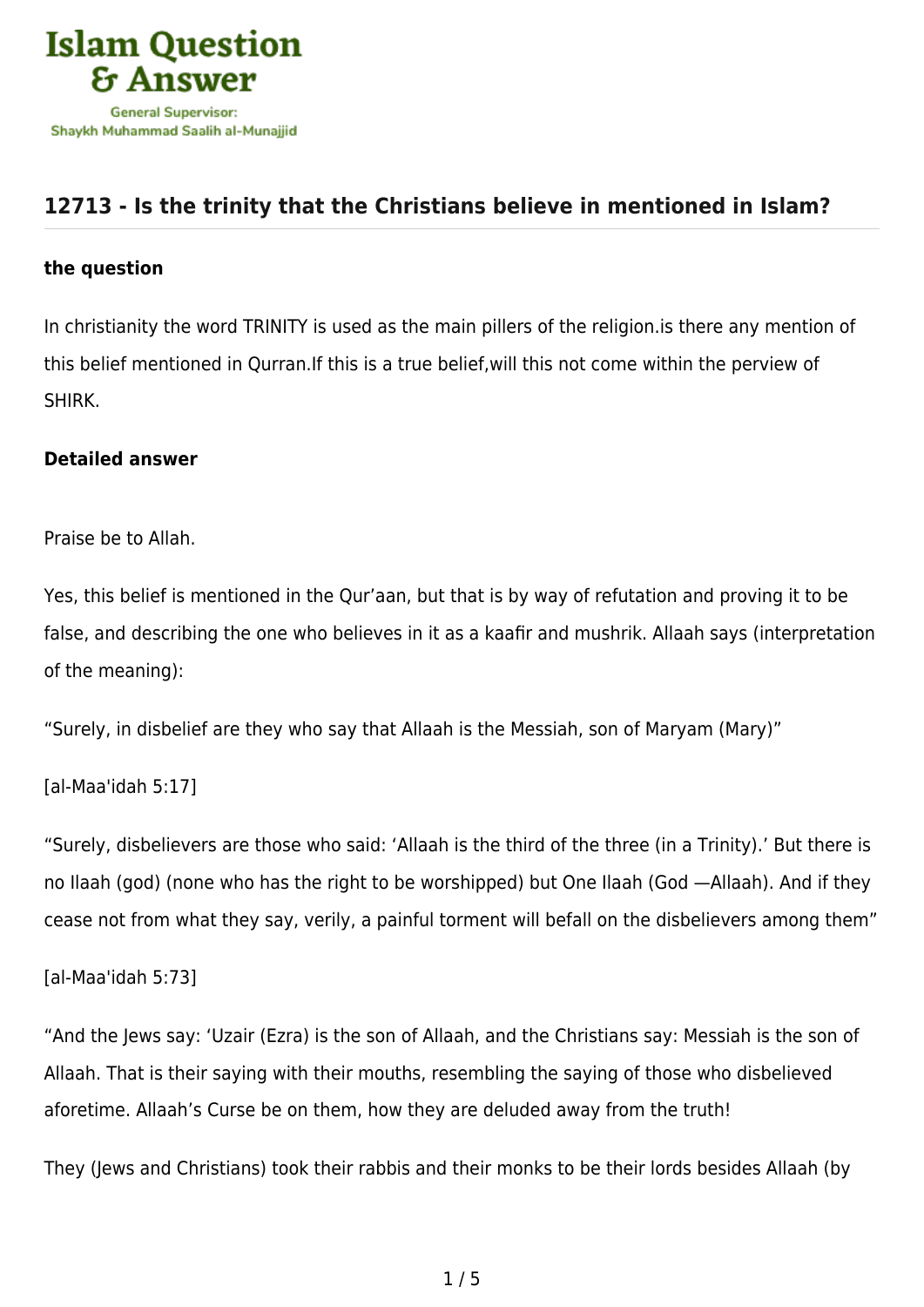

obeying them in things which they made lawful or unlawful according to their own desires without being ordered by Allaah), and (they also took as their Lord) Messiah, son of Maryam (Mary), while they (Jews and Christians) were commanded [in the Tawraat (Torah) and the Injeel (Gospel)] to worship none but One Ilaah (God — Allaah) Laa ilaaha illa Huwa (none has the right to be worshipped but He). Praise and glory be to Him (far above is He) from having the partners they associate (with Him)"

[al-Tawbah 9:31]

This is something that is well known among the Muslims, and they are unanimously agreed that the Christians are kaafirs, and even that those who do not regard them as kaafirs are also kaafirs. Shaykh Muhammad ibn 'Abd al-Wahhaab said concerning the things which are unanimously agreed to nullify Islam:

"Whoever does not regard the mushrikoon as kaafirs, or doubts that they are kaafirs, or thinks their religion is correct, is himself a kaafir." (See also question no. [31807\)](https://islamqa.com/en/answers/31807).

We are surprised at the question, in which the questioner appears to think that the shirk which exists among the Christians also exists in the religion of the Muslims. Hence we advise the questioner to read the books of 'aqeedah which explain Tawheed (the Oneness of Allaah) and discuss its meaning and rulings, and also describe the various kinds of shirk. He should also listen to useful tapes on this topic, for this is one of the most important obligations that are enjoined upon people. This trinity in which the Christians believe is not one of the things that lead to shirk, rather it is the essence of shirk. The trinity that the later Christians have fabricated has no evidence in reason and fitrah (the innate nature of man), and there is nothing to support it in the divinely-revealed Books which Allaah sent down.

Ibn al-Qayyim said: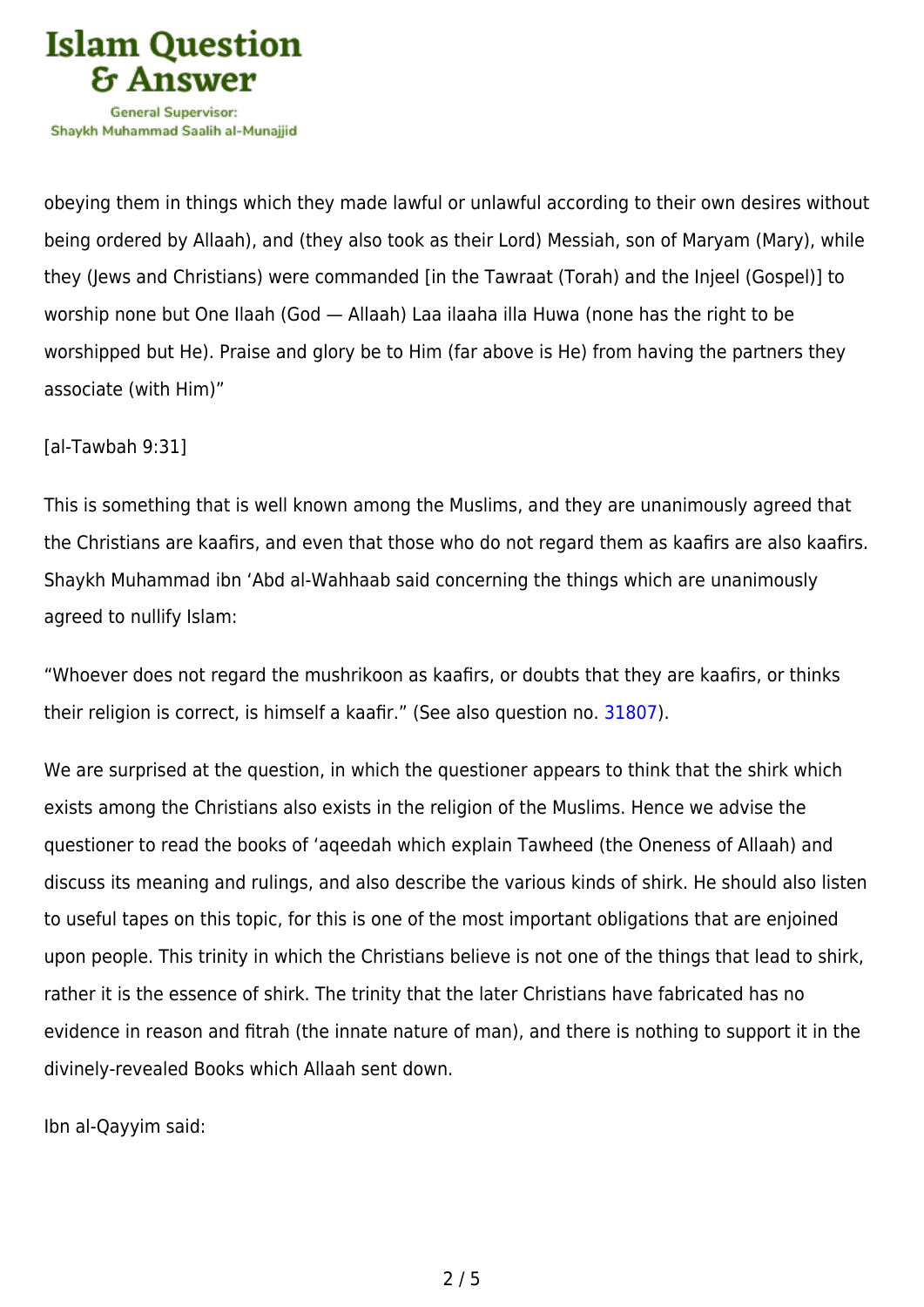

Shavkh Muhammad Saalih al-Munaiiid

This is the attitude all the people of misguidance with their leaders and followers. When a monotheist (believer in Tawheed) disputes with the ignorant Christians and points out that their trinity is false and self-contradictory, they say, "The answer is with the priest." The priest says, "The answer is with the archbishop." The archbishop says, "The answer is with the patriarch." The patriarch says that the answer is with the three hundred and eighteen clergymen who gathered at the time of Constantine and enjoined upon the Christians this trinity and shirk which contradicts sound reasoning and religion…

Miftaah Daar al-Sa'aadah, 2/148.

With regard to the word "trinity" (tathleeth) it is not mentioned in either the Qur'aan or the Sunnah, rather the word tathleeth (in the sense of doing something three times) is mentioned by the scholars when they discuss cleaning onself with pebbles after relieving oneself, or when discussing wudoo', ghusl, washing the dead, saying tasbeeh when bowing and prostrating, asking permission to enter a house, etc.

What is meant in all of these cases is doing something three times, and it has nothing to do with the trinity of the Christians, which Allaah mentions describing their words and commanding them to believe that He is One (Tawheed) and to believe that 'Eesa (Jesus) is a Messenger and not a god.

Shaykh al-Islam Ibn Taymiyah said:

Allaah says (interpretation of the meaning):

"O people of the Scripture (Christians)! Do not exceed the limits in your religion, nor say of Allaah aught but the truth. The Messiah 'Eesa (Jesus), son of Maryam (Mary), was (no more than) a Messenger of Allaah and His Word, ('Be' — and he was) which He bestowed on Maryam (Mary) and a spirit (Rooh) created by Him; so believe in Allaah and His Messengers. Say not: 'Three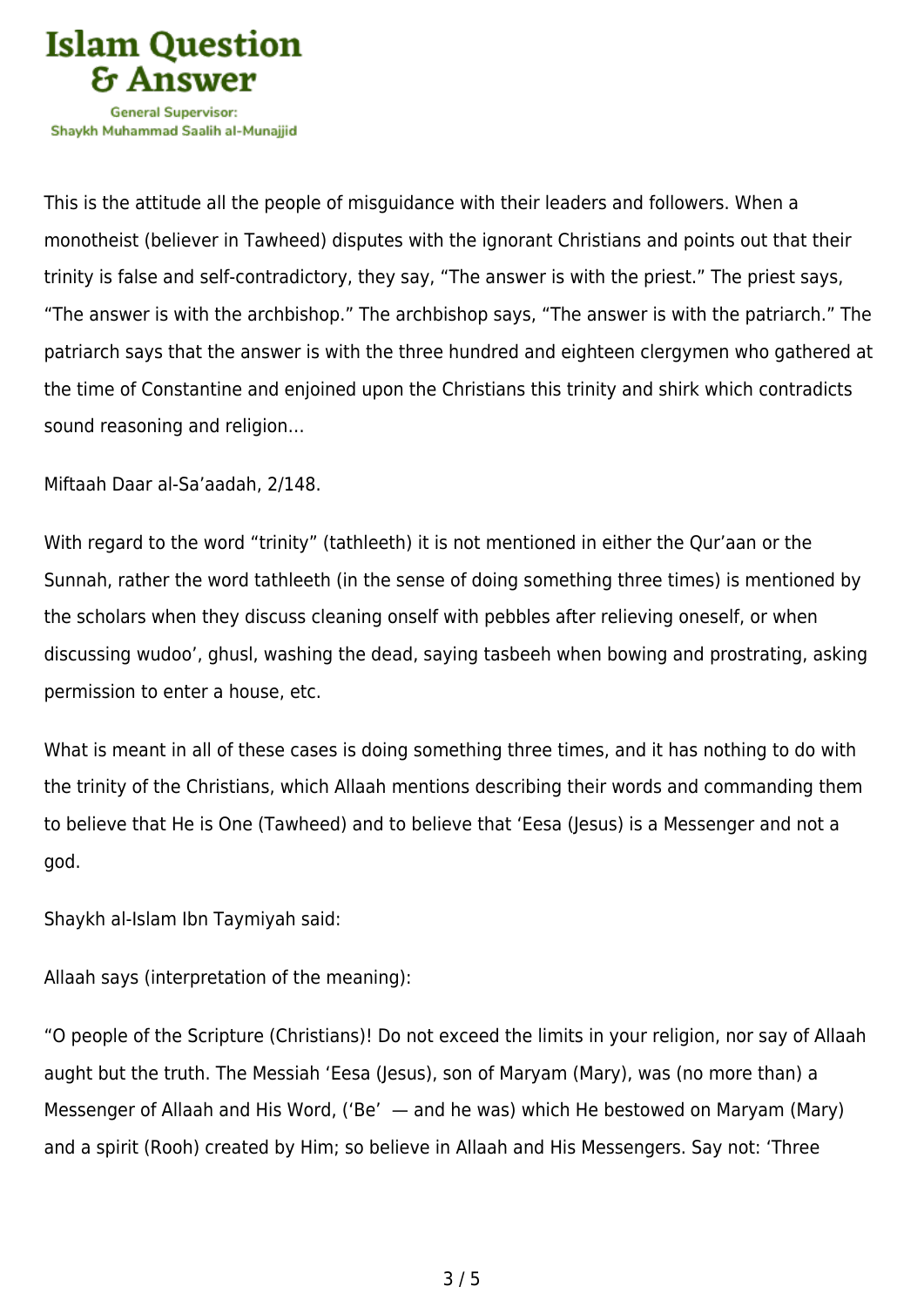

(trinity)!' Cease! (it is) better for you"

[al-Nisa' 4:171]

In this verse Allaah referred to 'trinity and incarnation, and forbade both of these beliefs. He states that the Messiah is only "a Messenger of Allaah and His Word, ('Be' — and he was) which He bestowed on Maryam (Mary) and a spirit (Rooh) created by Him". And He says, "so believe in Allaah and His Messengers", then He says, "Say not: 'Three (trinity)!' Cease! (it is) better for you".

Al-Jawaab al-Saheeh, 2/15

Some Christians – because of their ignorance – think that the plural pronoun which is used to show respect in verses such as "Verily, We have given you (O Muhammad) a manifest victory" [al-Fath 48:1] and "Verily, We have sent it down as an Arabic Qur'aan…" [Yoosuf 12:2] is proof of their false belief in trinity.

Shaykh al-Islam Ibn Taymiyah said:

The view of the salaf (early generations) of this ummah and of its imams and later generations is that the Prophet (peace and blessings of Allaah be upon him) heard the Qur'aan from Jibreel, and Jibreel heard it from Allaah. The use of plural forms in such phrases is the style of Arabic speech used to refer to one who is of high standing and has helpers who obey him. So if his helpers do something by his command, he says, "we did it". This is like when a king says, "We conquered this land, we defeated this army" and so on. Because he did that through the actions of his helpers. Allaah is the Lord of the angels and they speak not until He has spoken, and they act in accordance with His commands; they do not disobey the commands of Allaah, rather they do what He commands. Moreover He is their Creator and the creator of their deeds and their power. But He has no need of them; He is not like a king whose helpers do things by their own strength. So what He says when He does something through His angels is, "We did it", this is more appropriate and